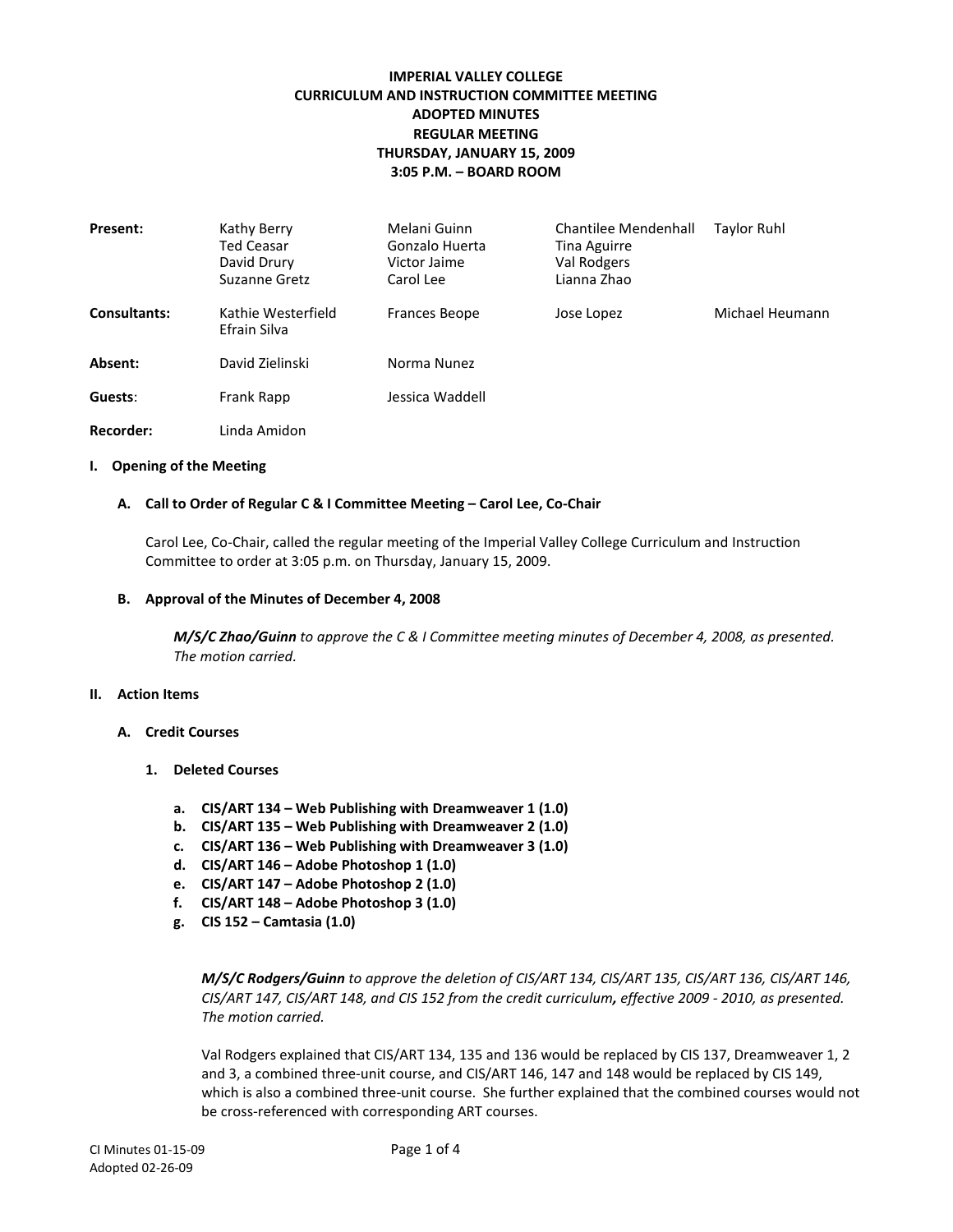- **h. HIST 122 – History of the Imperial Valley (3.0)**
- **i. HIST 226 – Mexican American History, 1821 – 1930 (3.0)**
- **j. HIST 227 – Mexican American History, Since 1930 (3.0)**

*M/S/C Gretz/Guinn to approve the deletion of HIST 122, HIST 226 and HIST 227 from the credit curriculum, effective 2009 - 2010, as presented. The motion carried.*

Suzanne Gretz explained that HIST 226 and 227 would be replaced by a new one semester course, HIST 225.

## **2. Revised Courses**

## **a. HE 102 – Health Education (3.0)**

*M/S/C Drury/Rodgers to approve the revision of the course description and textbook upgrades for HE 102, effective 2009 – 2010, with corrections. The motion carried.*

Corrections were made to the effective academic year (2009 – 2010) and the course repeatability (it is not repeatable). It was also noted that the class limit and the program affected by the revision of the course were not identified on Form 1.

# **b. HE 104 – First Aid (3.0)**

*M/S/C Gretz/Drury to approve the revision of the course description, objectives and core content for HE 104, effective 2009 – 2010, with corrections. The motion carried.*

Corrections were made to the effective academic year (2009 – 2010) and the course repeatability (it is not repeatable). It was also noted that the class limit and the program affected by the revision of the course were not identified on Form 1.

- **c. PE 127 – Tennis – Advanced (1.0)**
- **d. PE 128 – Volleyball (1.0)**
- **e. PE 155 – Intercollegiate Volleyball and P.E.**

*M/S/C Drury/Guinn to approve the revision of the course description, objectives and core content for PE 127, PE 128 and PE 155, effective 2009 – 2010, with corrections. The motion carried.*

Corrections were made to the effective academic year (2009 – 2010). It was also noted that the class limit and the program affected by the revision of the course were not identified on Form 1. David Drury stated his intention to decrease the class limit for PE 155 from 24 to 15 students, and Kathy informed him that it would be necessary to provide trend data to support the change.

## **3. New Courses**

## **a. HIST 225 – Mexican American History (3.0)**

*M/S/C Gretz/Drury to approve the addition of HIST 225, to the credit curriculum, effective 2009 – 2010, as presented. The motion carried.*

A background on the development of HIST 225 was provided. Melani Guinn informed members that SPAN 262 would be eliminated and replaced with a Humanities course that Jose Ruiz is in the process of developing. Carol Lee noted the deadline to submit the new Humanities course for inclusion in the 2009 – 2010 general catalog (April 2, 2009). She also reminded the committee that although the curriculum paperwork reflected that HIST 225 is UC transferable, transferability is not automatic and requires approval by the UC system.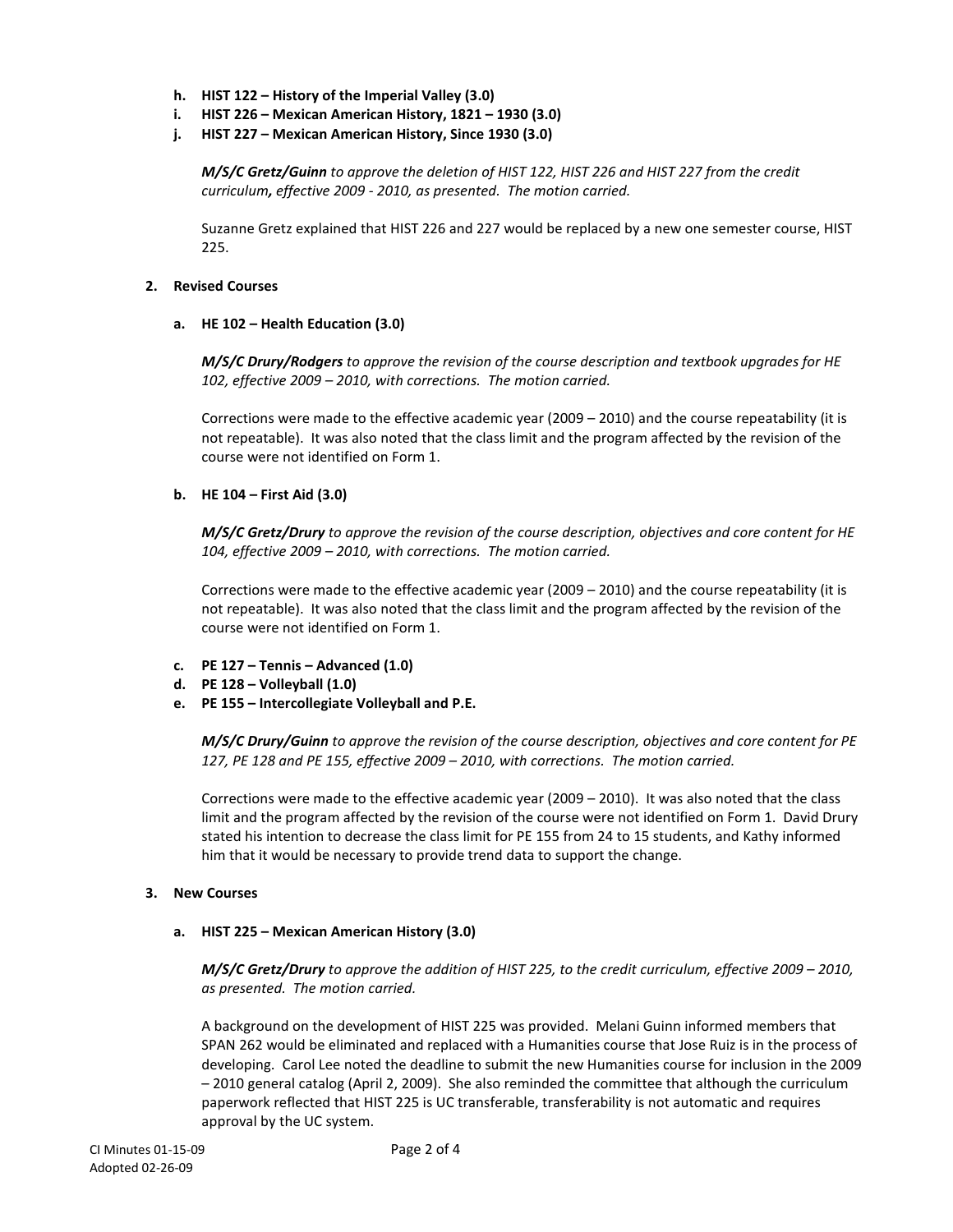### **B. Majors and Certificates**

# **1. Revised Majors and Certificates**

# **a. History Major**

*M/S/C Gretz/Drury to approve the revision of the History Major, effective 2009 – 2010, as presented. The motion carried.*

## **III. Discussion Items**

### **IV. Information Items**

**Prioritization of Replacement Faculty Positions.** Kathy stated that it was important for the committee to review the prioritized list of faculty replacement positions at its next meeting and to develop a plan for replacement of the positions. It would be necessary to have this take place before the budget development process begins. In addition to the prioritized list, the committee would review the full-time faculty position vacancies created by resignations and retirements in fall 2008, and vacancies that would result from confirmed retirements at the end of the academic year. Discussion ensued regarding the number of existing full-time temp faculty and prospective retirees. The discussion included comments regarding the revised faculty replacement policy, the scope of the C & I Committee with regard to faculty positions, and the deadline for retirements under the 2 + 2. Members requested copies of the prioritized list of faculty positions and the revised policy before the next C & I meeting.

**Budget.** Kathy reported that efforts to reduce the cost of the winter intersession were not successful. Preliminary enrollment figures reflected an 11% increase with incredible fill rates; however, winter faculty pay was \$300,000 over budget. She surmised the reason for the budget shortfall was that the winter intersession budget was developed based on hourly pay when winter pay is based on pro rata pay. Kathy stated that she would conduct a preliminary analysis to determine the cost of the upcoming summer session. Frances Beope expressed concern regarding the possibility that the summer session would be canceled. She stated that if the summer would be canceled, Student Services needed to know now so that counselors could advise students. Frances also expressed concern that the District was unable to make a timely decision regarding whether to cancel the summer session. Kathy explained that it is very difficult for the District to know what to do without budget information from the state. If summer class offerings were reduced, the primary concern would be that enrollment does not fall below cap. Concern was expressed that if summer class offerings are drastically reduced, the District would lose adjunct faculty and it would be very difficult to get them back. Members acknowledged that a decision regarding the summer session could not be made until after the spring census date.

**320 Report.** Kathie Westerfield reported she had just completed the 320 report and had actual FTES for fall and positive attendance for summer, and projections for spring and summer that were based on a comparison of the previous year. She explained that if the estimates are accurate, the District experienced growth of 3.2% over last year. The report also reflected that the District was successful in providing access to GE courses to students in winter and summer.

**Reimbursement for Online Classes With Lab.** Kathy stated she recently learned that the District is reimbursed at a lower rate for online classes with a lab component. Kathie Westerfield explained the reimbursement process stating that online classes are considered to be independent student classes and are based on units. Online classes with a lab component generate less FTES and instructor costs are higher. Kathie urged divisions to consider the total ramifications and not only FTES in the mix when determining whether to offer online courses with a lab component.

**Inmate Program.** Efrain Silva reported that Dr. Gould was contacted by the correctional facility in Palo Verde to provide services. Dr. Gould requested that he analyze the proposal and set up site visits with Palo Verde and Coastline, which visits should include faculty participation. Efrain has tentatively scheduled a visit to Palo Verde on January 30 and a visit to Coastline on February 11 and requested that faculty interested in participating in the visit contact him directly. Efrain will send the inmate program proposal he wrote a few years ago electronically to members.